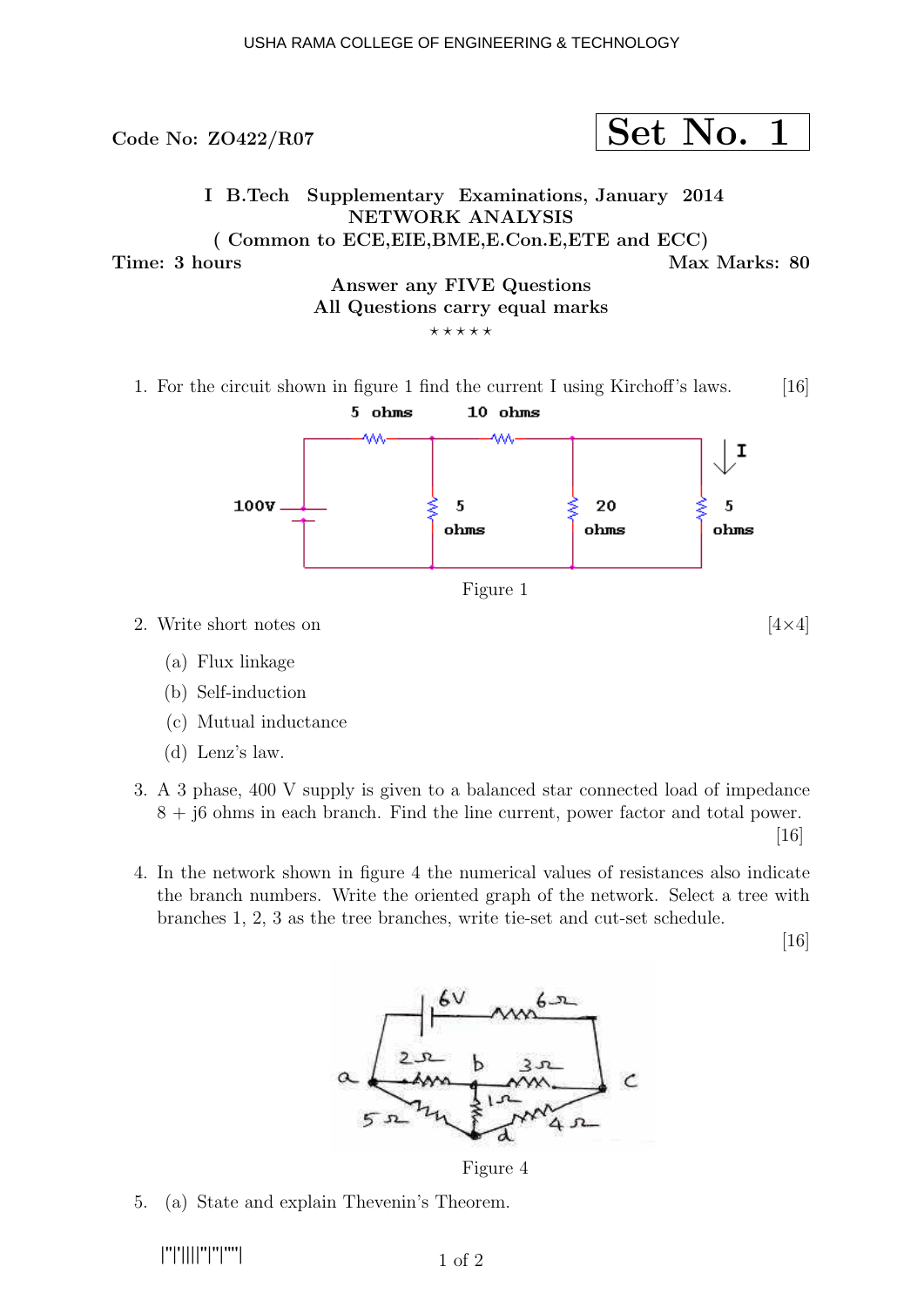## Code No: ZO422/R07

$$
\fbox{Set No. 1}
$$

- (b) What are the limitations of Thevenin's Theorem.
- (c) Explain the steps to apply Thevenin's Theorem and draw the Thevenin's equivalent circuit. [6+4+6]
- 6. For the bridged T-network shown in the figure 6. Find the driving point admittance  $Y_{11}$  and transfer admittance  $Y_{21}$  with 2Ω load resistor connected across port - 2.

[16]



Figure 6

7. In the circuit shown in figure 7,  $E_q(t) = 2.5 t$  Volts. What are the values of i(t) and  $VL(t)$  at  $t = 4$  seconds. [16]



Figure 7

8. Design a BPF with characteristic impedance 100 ohm and a pass band from 48000 Hz and  $5200$  Hz.  $[16]$ 

⋆ ⋆ ⋆ ⋆ ⋆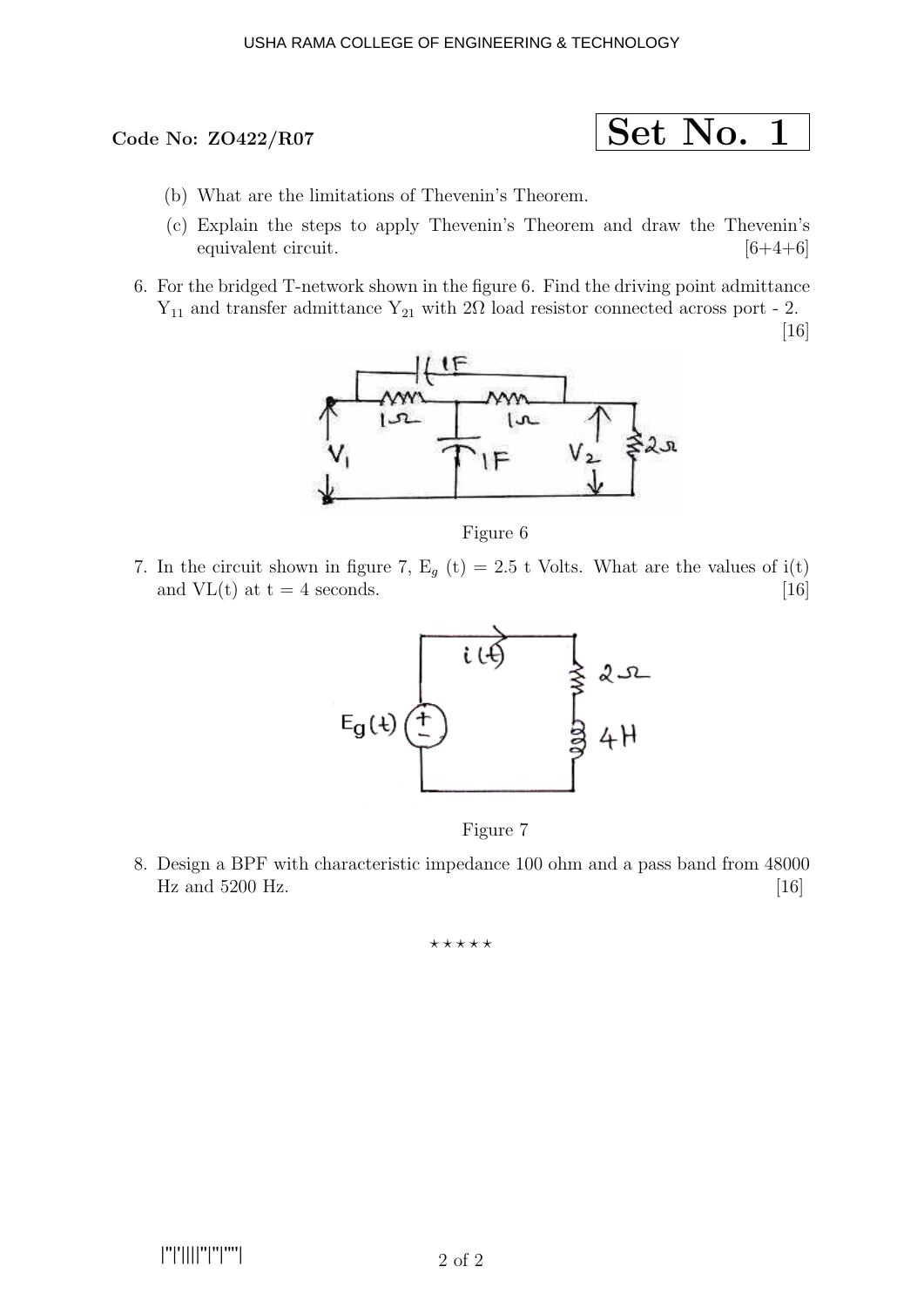



Figure 1

- 2. Derive expression for R.M.S. and average value of a sinusoidal alternating quantity. [16]
- 3. A RLC series circuit with a resistance of  $10\Omega$ , impedance of 0.2H and a capacitance of  $40\mu$ F is supplied with a 100V supply at variable frequency. Find the following w.r.t. the series resonant circuit. [16]
	- (a) the frequency at resonance
	- (b) the current
	- (c) Power
	- (d) Power factor
	- (e) voltage across R, L and C at that time
	- (f) quality factor of the circuit
	- (g) half power points
	- (h) phasor diagram.
- 4. For the graph in the figure 4, write the cut set schedule and obtain the relation between tree branch voltages and branch voltages. [16]



Figure 4

|''|'||||''|''|''''|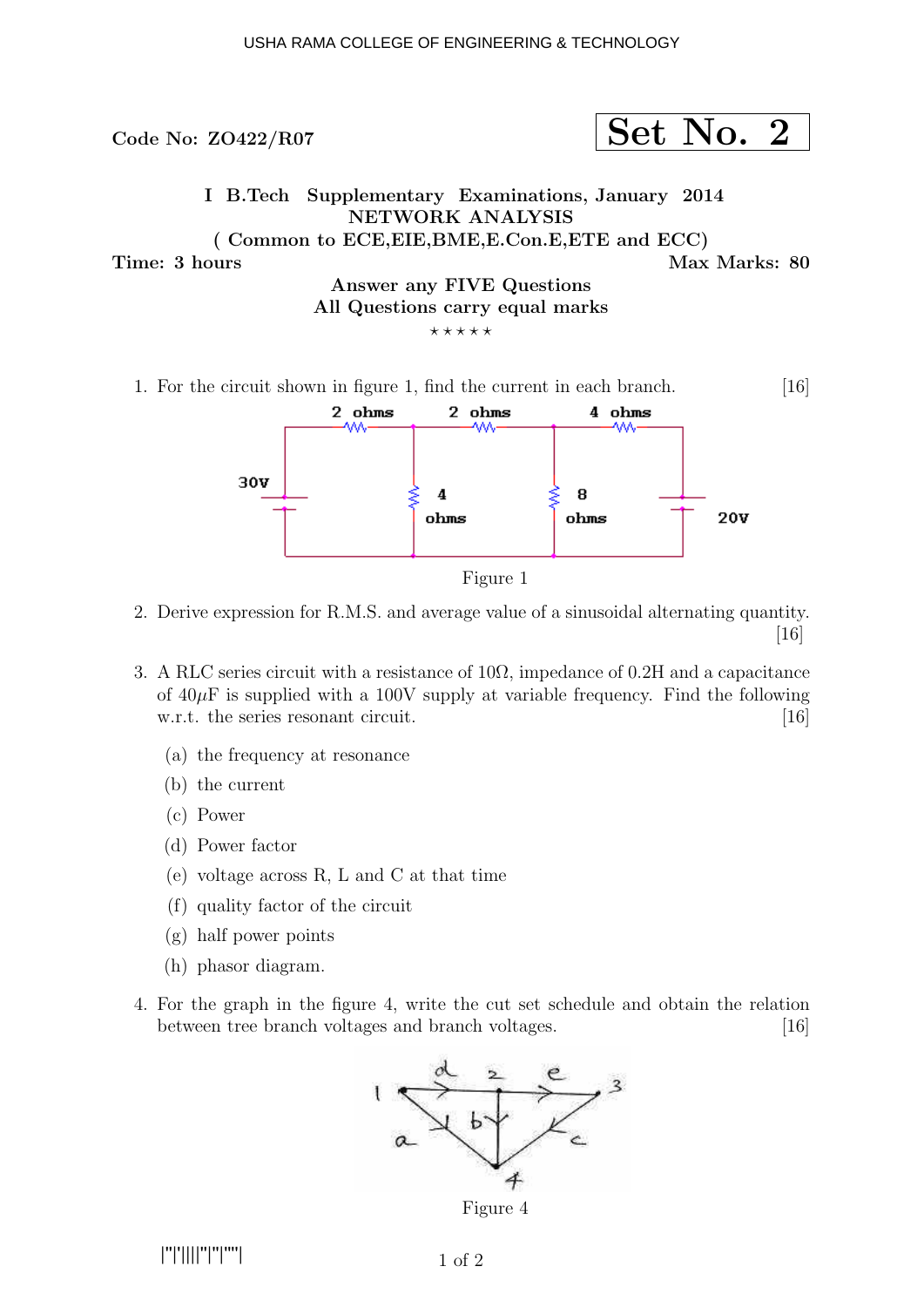# Code No:  $ZO422/R07$

$$
\fbox{Set No. 2}
$$

- 5. (a) State and explain Thevenin's Theorem.
	- (b) What are the limitations of Thevenin's Theorem.
	- (c) Explain the steps to apply Thevenin's Theorem and draw the Thevenin's equivalent circuit.  $[6+4+6]$
- 6. Two identical sections of the network shown in figure 6 are connected in parallel. Obtain the Y parameters of the resulting n/w and verify the result by direct calculation. [16]  $[16]$



Figure 6

- 7. Derive the transient response of RLC series circuit with unit step input. [16]
- 8. Design a composite low pass filter to meet the following specifications. The filter is to be terminated in 500 ohms resistance and it is to have a cutoff of 1000 Hz with very high attenuation at 1065 and 1250 Hz. [16]

 $***$ \*\*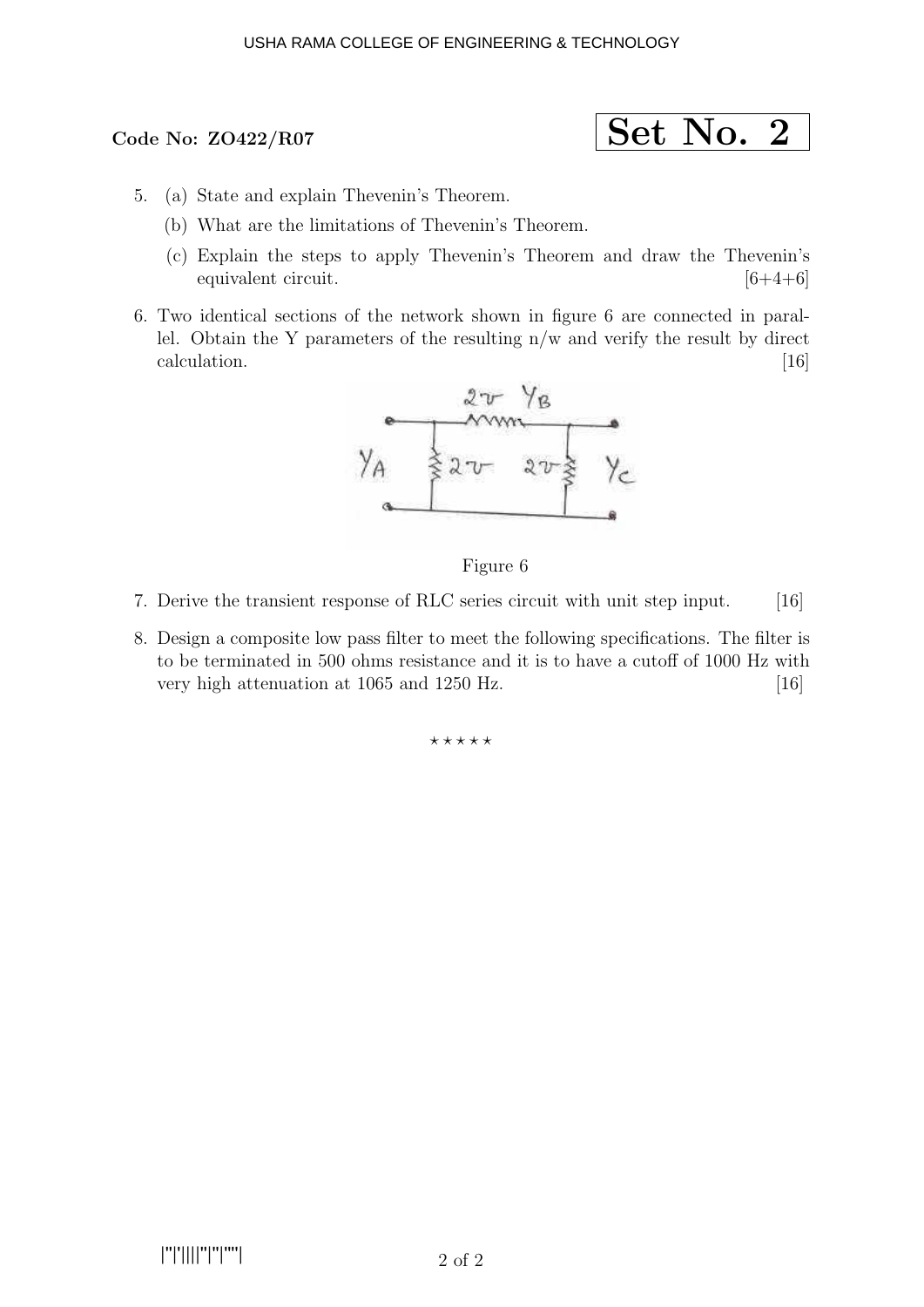Code No:  $ZO422/R07$  Set No. 3 I B.Tech Supplementary Examinations, January 2014 NETWORK ANALYSIS ( Common to ECE,EIE,BME,E.Con.E,ETE and ECC) Time: 3 hours and the set of the set of the Max Marks: 80 Answer any FIVE Questions All Questions carry equal marks  $***$ \*\*

1. In the circuit as shown in figure 1 find the currents in all the resistors. Also calculate the supply voltage  $\&$  power supplied by the source. [16]



- 2. A series circuit consists of R and L and is supplied by a sinusoidal ac voltage source. Derive expressions for
	- (a) impedance,

(b) current,

- (c) power factor. Draw the vector diagram. [16]
- 3. An inductive coil of Resistance R and inductance L is connected in parallel with a capacitor C. Derive the expressions for resonant frequency and  $Q$  factor. [16]
- 4. Write the node voltage equations and determine the currents in each branch for the network shown in figure 4.  $[16]$



Figure 4

5. Find the Norton's equivalent across the terminals ab as shown in the figure 5. Hence find current through 10 ohms. [16]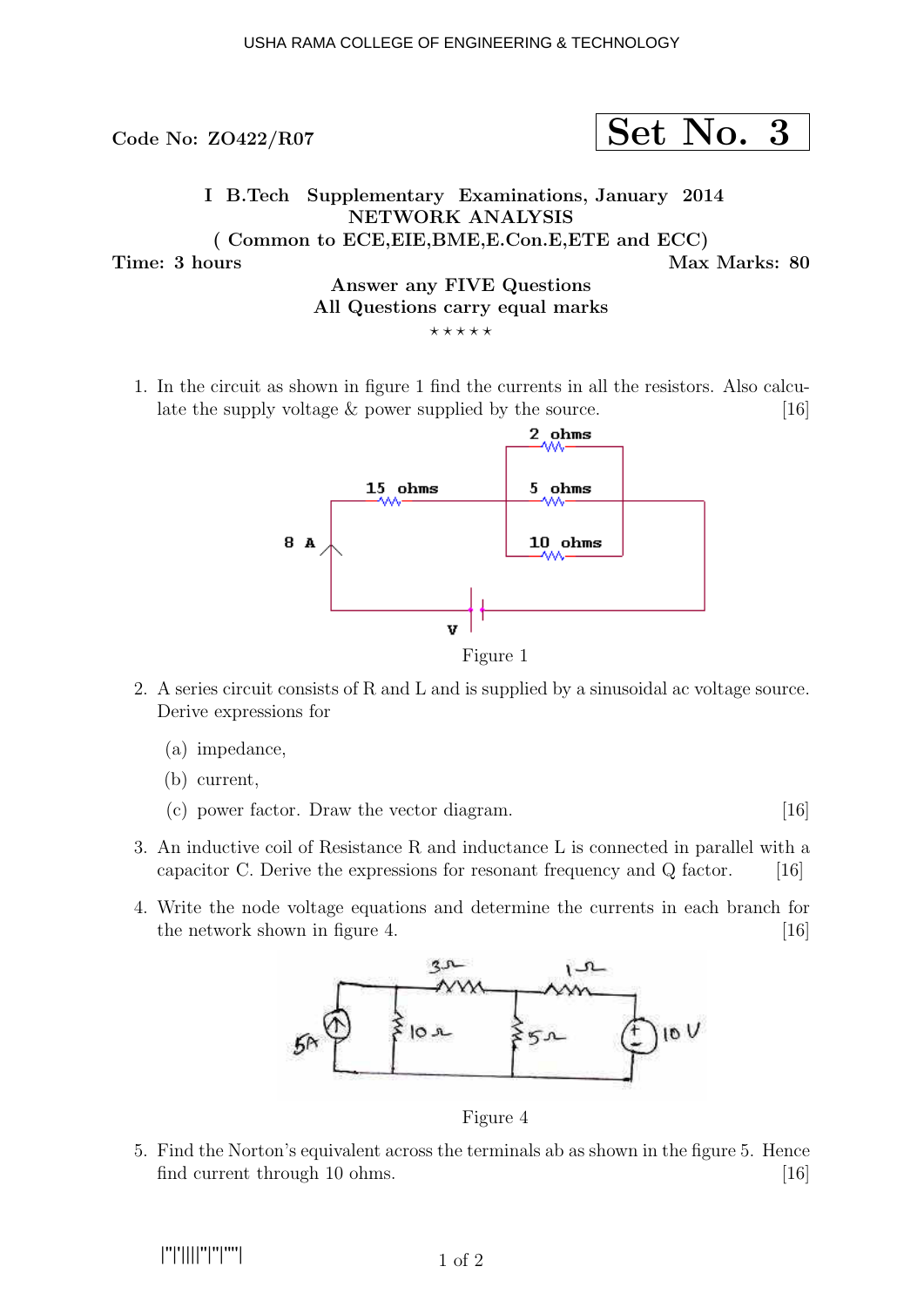

[16]



6. For the bridged T-network shown in the figure 6. Find the driving point admittance  $Y_{11}$  and transfer admittance  $Y_{21}$  with 2Ω load resistor connected across port - 2.



Figure 6

- 7. Derive the transient response of RLC series circuit with unit step input. [16]
- 8. Design a composite low pass filter to meet the following specifications. The filter is to be terminated in 500 ohms resistance and it is to have a cutoff of 1000 Hz with very high attenuation at 1065 and 1250 Hz. [16]

 $***$ \*\*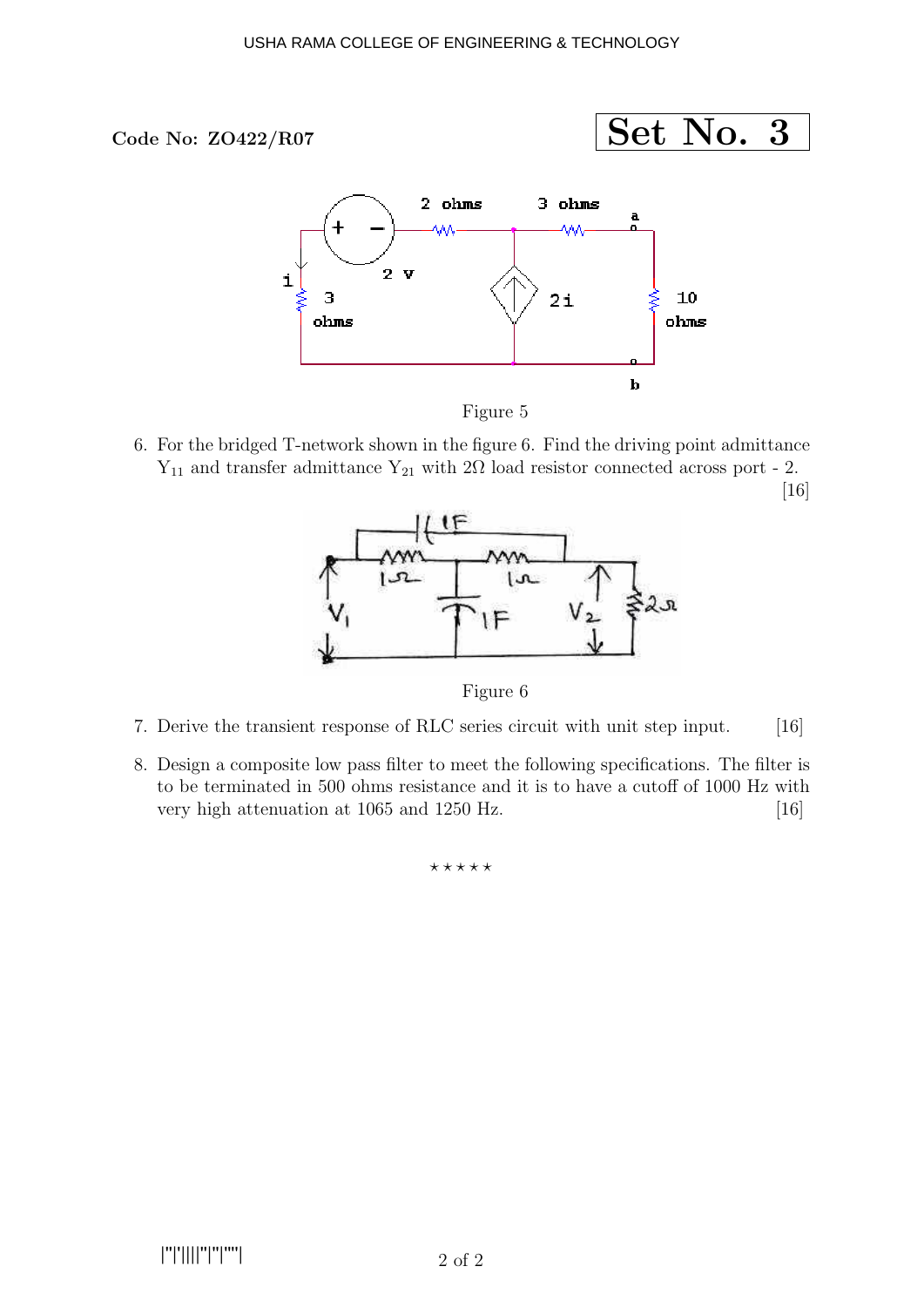

1. Using star delta conversion find the current I in the circuit as shown in figure 1.

[16]



Figure 1

- 2. A series circuit consists of R and L and is supplied by a sinusoidal ac voltage source. Derive expressions for
	- (a) impedance,
	- (b) current,
	- (c) power factor. Draw the vector diagram. [16]
- 3. Show that the resonant frequency of a series RLC circuit is  $f_r = 1 / (2\pi \sqrt{LC})$ . Also derive the expressions for Q factor. [16]
- 4. For the network shown in figure 4 draw oriented graph and draw all possible trees.  $[16]$



Figure 4

- 5. (a) State and explain Thevenin's Theorem.
	- (b) What are the limitations of Thevenin's Theorem.